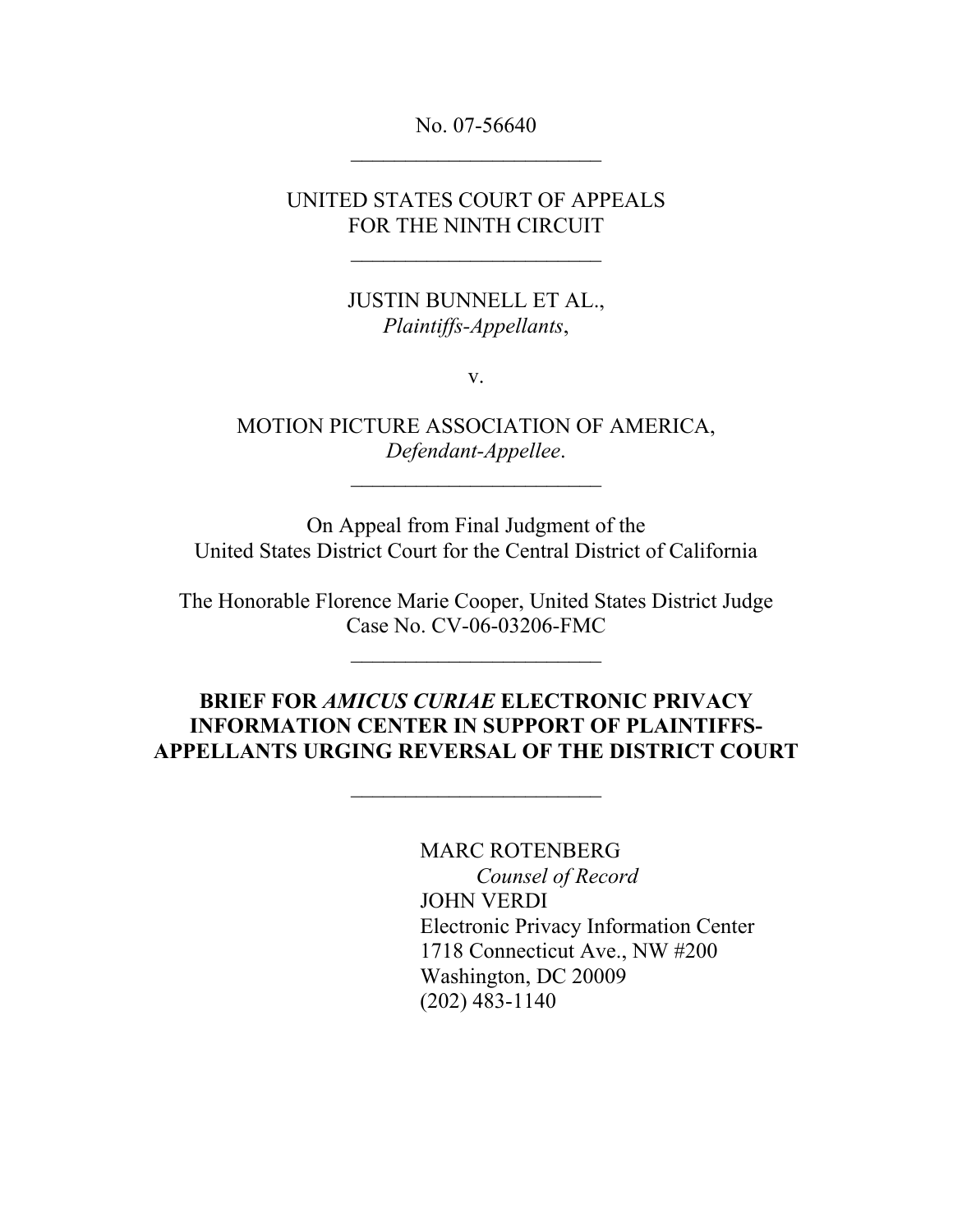# TABLE OF CONTENTS

| AN E-MAIL CAN BE SIMULTANEOUSLY IN "ELECTRONIC<br>$\mathbf{I}$ .<br>STORAGE" AND SUBJECT TO INTERCEPTION UNDER THE<br>WIRETAP ACT. THE EXCLUSION OF COMMUNICATIONS IN<br>"ELECTRONIC STORAGE" FROM THE STATUTORY<br>DEFINITION OF "ELECTRONIC COMMUNICATION" DOES NOT<br>REFLECT A CONGRESSIONAL INTENT TO EXEMPT<br>COMMUNICATIONS IN "ELECTRONIC STORAGE" FROM THE |  |
|----------------------------------------------------------------------------------------------------------------------------------------------------------------------------------------------------------------------------------------------------------------------------------------------------------------------------------------------------------------------|--|
| TO AVOID CONSTITUTIONAL DOUBT, THE COURT SHOULD<br>$\Pi$ .<br>CONSTRUE THE SCOPE OF THE WIRETAP ACT BASED ON THE<br>CONSTITUTIONAL LINE DRAWN BY THE SUPREME COURT IN                                                                                                                                                                                                |  |
|                                                                                                                                                                                                                                                                                                                                                                      |  |
| CERTIFICATE OF COMPLIANCE PURSUANT TO                                                                                                                                                                                                                                                                                                                                |  |
|                                                                                                                                                                                                                                                                                                                                                                      |  |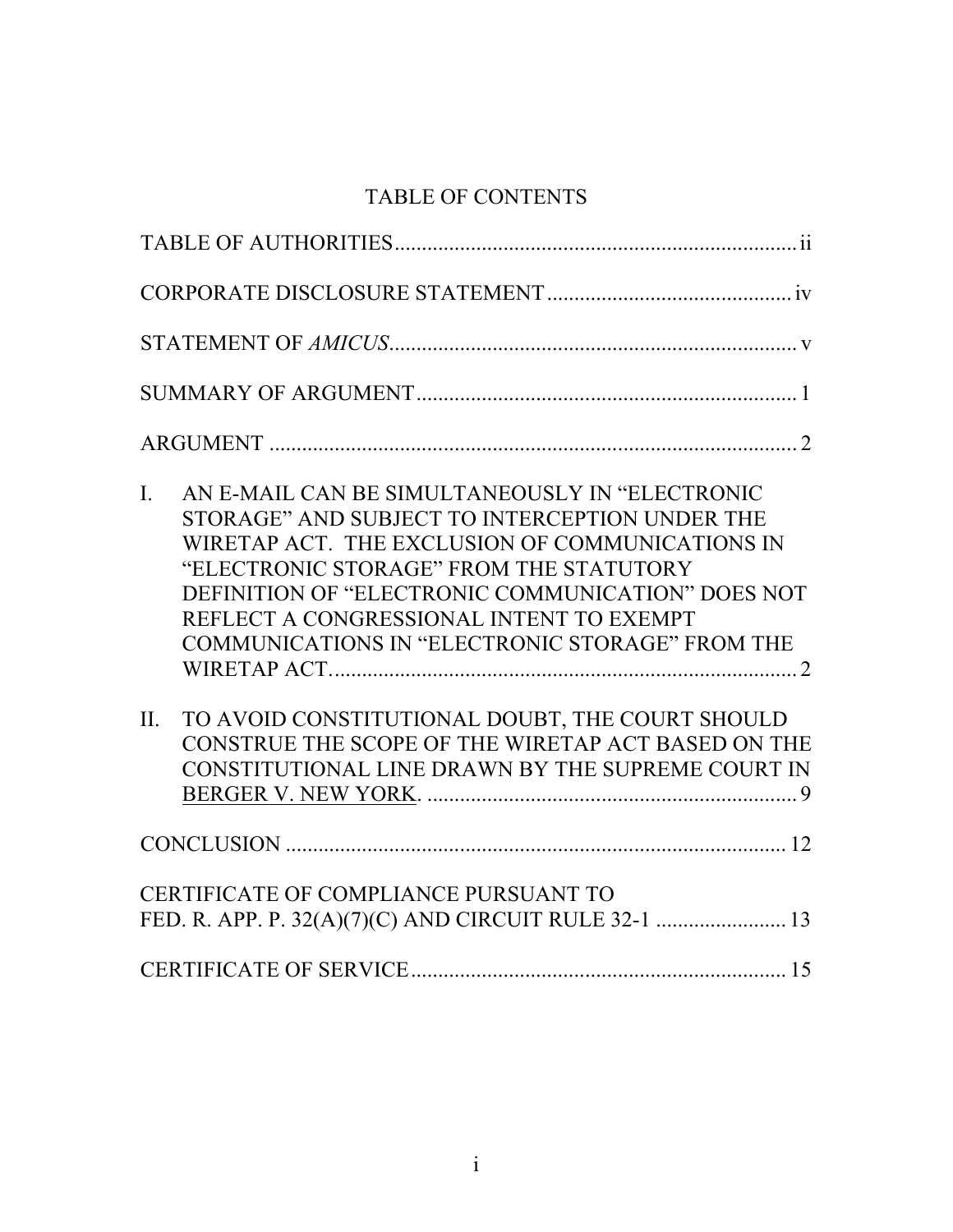## TABLE OF AUTHORITIES

| <b>CASES</b>                                                              |
|---------------------------------------------------------------------------|
|                                                                           |
|                                                                           |
| Bunnell v. Motion Picture Association of America, No. 03206 (C.D. Cal.    |
|                                                                           |
| Edward J. DeBartolo Corp. v. Florida Gulf Coast Building & Constr. Trades |
|                                                                           |
|                                                                           |
|                                                                           |
|                                                                           |
|                                                                           |
|                                                                           |
|                                                                           |
| United States v. Western Electric Co., 1986-1 Trade Cases P 66,987, 1986  |

# **STATUTES**

| Electronic Communications Privacy Act of 1986, Pub. L. No. 99-508, 100 |  |
|------------------------------------------------------------------------|--|
|                                                                        |  |
|                                                                        |  |
|                                                                        |  |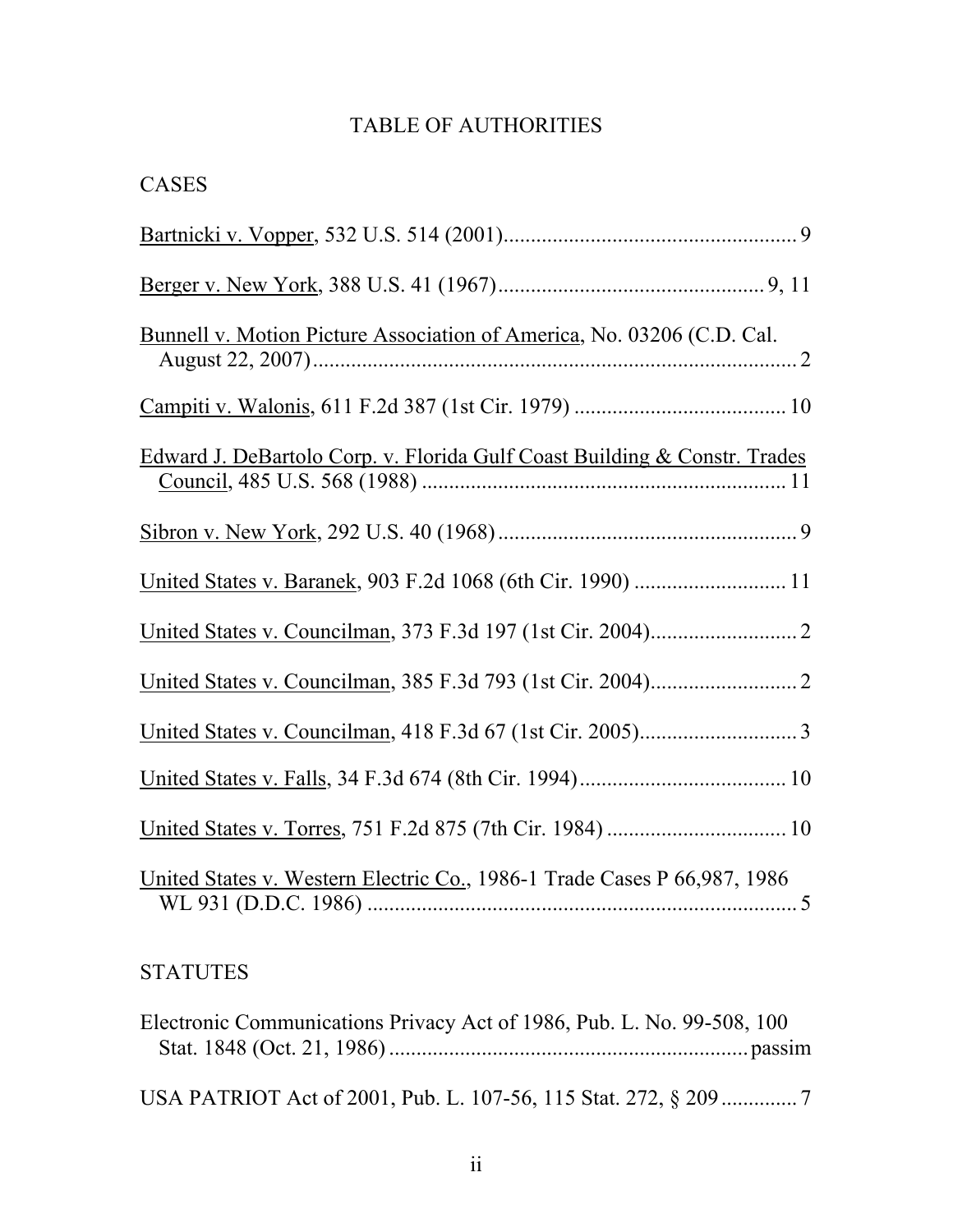| <b>OTHER AUTHORITIES</b>                                                   |  |
|----------------------------------------------------------------------------|--|
| Let the Sun Set on PATRIOT - Section 209, available at http://www.eff.org/ |  |

| Let the Sun Set on PATRIOT - Section 209, available at $\frac{f(1)}{f(1)}$ www.eff.org/ |  |
|-----------------------------------------------------------------------------------------|--|
|                                                                                         |  |
| S. Rep. No. 541, 99th Cong., 2d Sess. 1986, reprinted at 1986 U.S.C.C.A.N.              |  |
| United States y Councilman, No. 03-1383 at 1-2 (1st Cir. November 12)                   |  |

United States v. Councilman, No. 03-1383 at 1-2 (1st Cir. November 12, 2004) (brief for Senator Patrick J. Leahy as *amicus curiae*).......................... 3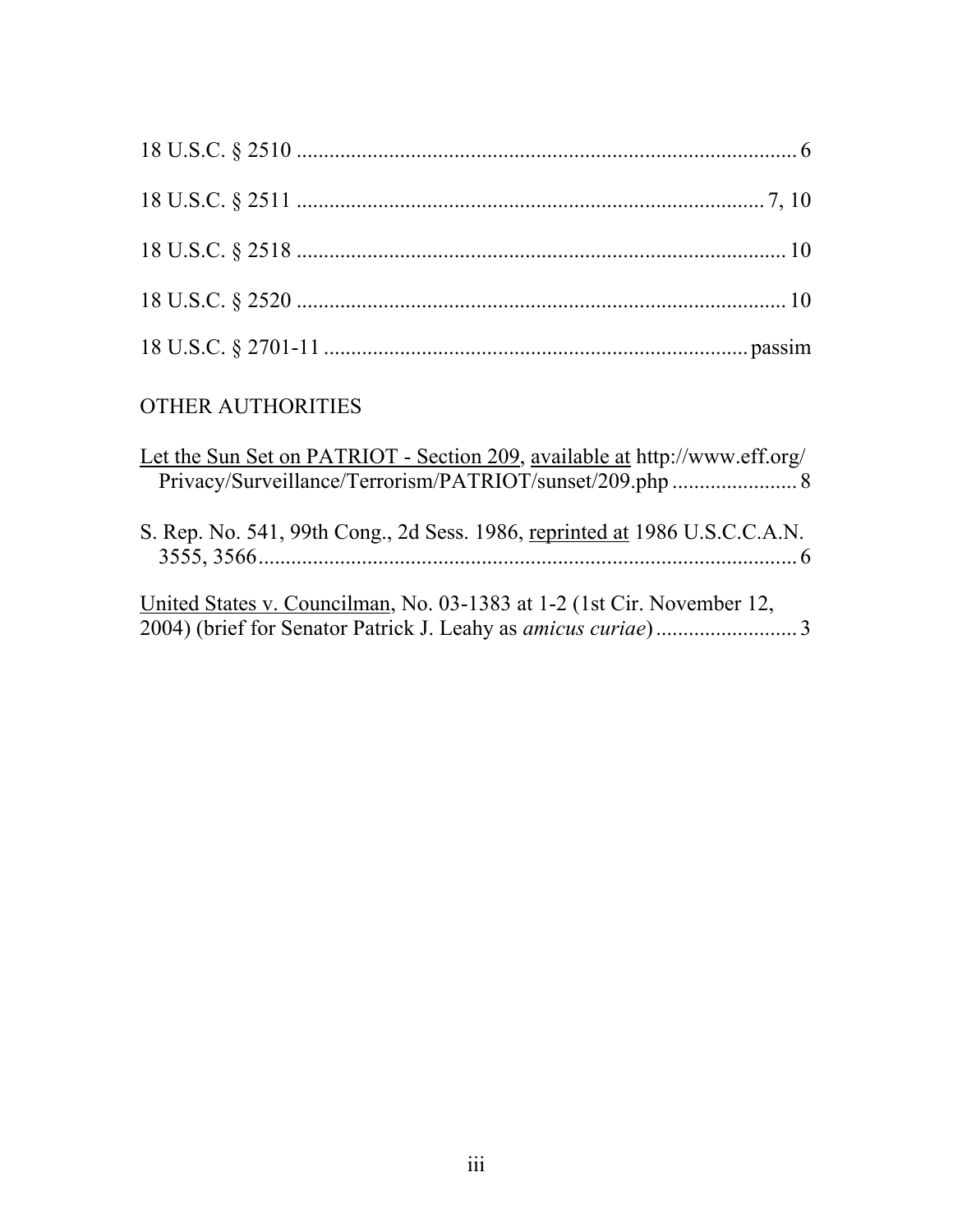### CORPORATE DISCLOSURE STATEMENT

Pursuant to Fed. R. App. P. 26.1, the Electronic Privacy Information Center ("EPIC") states that it is a  $501(c)(3)$  non-profit corporation incorporated in the District of Columbia. EPIC has no parent corporation, and no publicly held company owns 10% or more of EPIC's stock.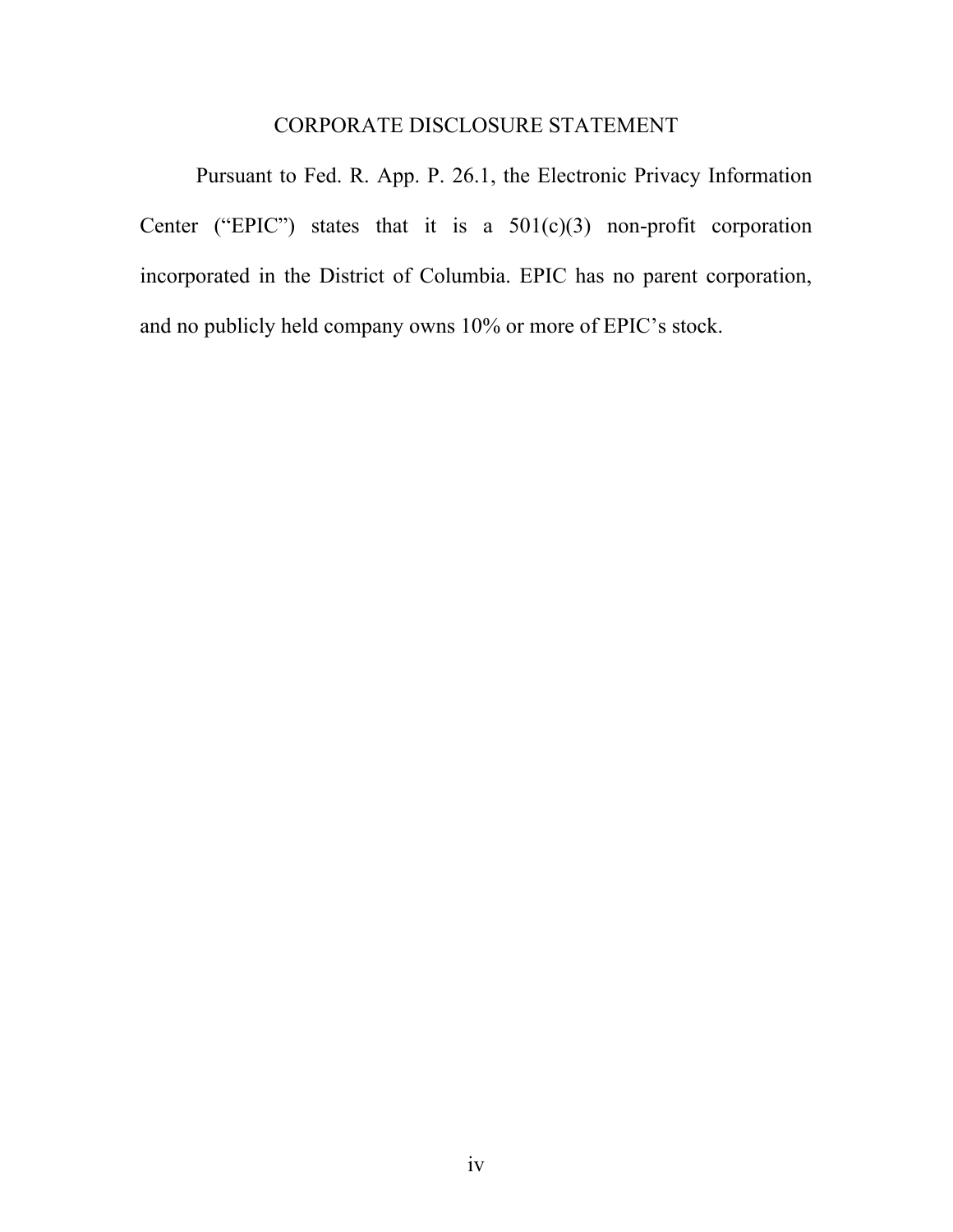#### STATEMENT OF *AMICUS*

The Electronic Privacy Information Center ("EPIC") is a public interest research center in Washington, D.C. EPIC was established in 1994 to focus public attention on emerging civil liberties issues and to protect privacy, the First Amendment, and other constitutional values. EPIC has participated as *amicus curiae* in numerous privacy cases. EPIC has a strong interest in this matter because interpretation of the Wiretap Act has a substantial impact on e-mail privacy rights.

EPIC files this *amicus curiae* brief with the consent of all parties.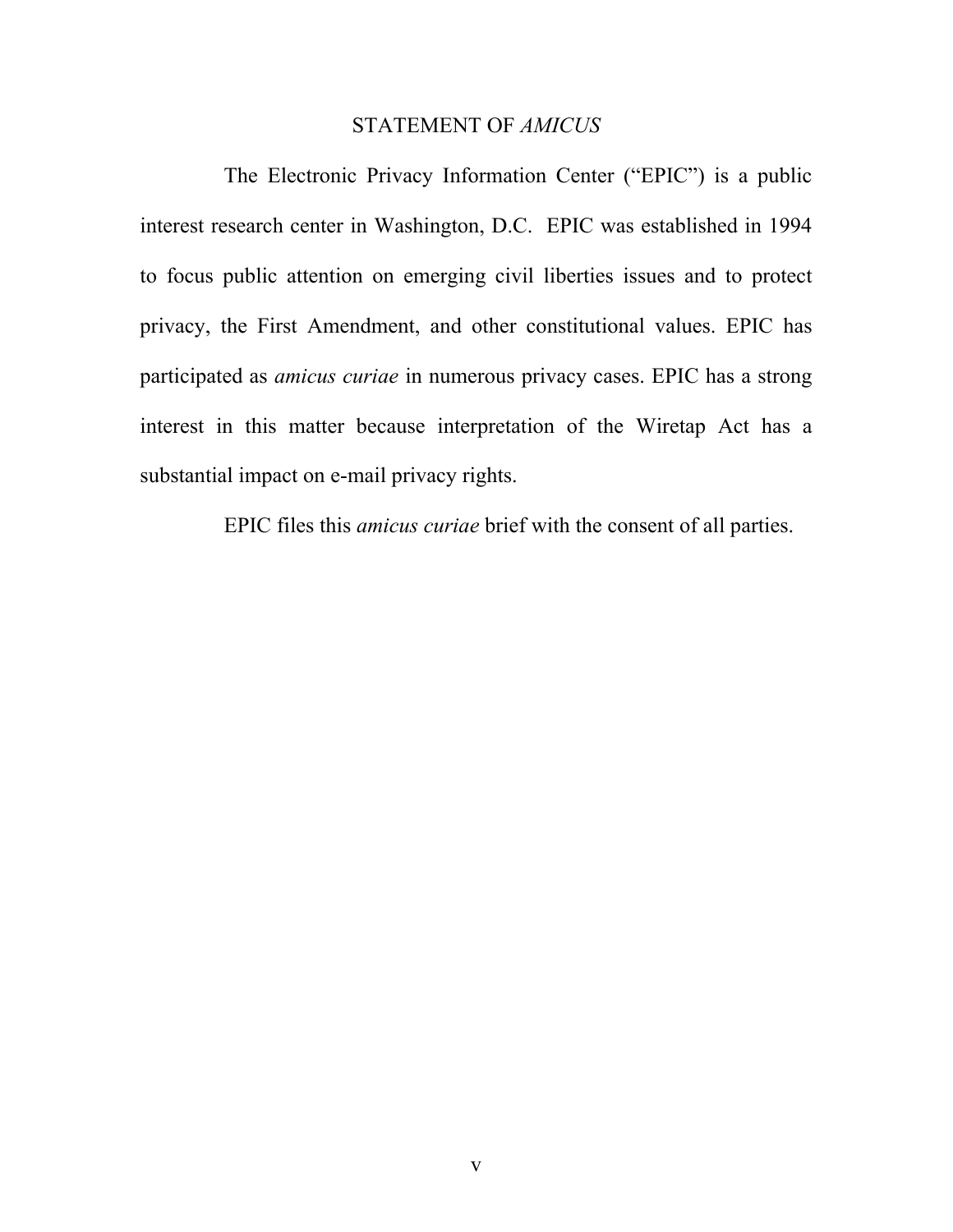### SUMMARY OF ARGUMENT

The Wiretap Act's legislative history demonstrates that Congress intended to bar the interception of e-mail messages at all stages of the messages' transmittal. In doing so, the Wiretap Act provides some of the strongest protections for Americans' privacy.

The District Court's failure to find that Defendant-Appellee's actions violated the Wiretap Act is contrary to the Wiretap Act's legislative history, and threatens to strip citizens of vital privacy safeguards. If the Ninth Circuit Court of Appeals does not reverse the District Court's holding in this matter, Plaintiffs-Appellants will be wrongfully denied important privacy protections – protections that Congress intended to apply in these circumstances. Furthermore, failure to reverse would imperil the privacy rights of anyone who uses electronic mail.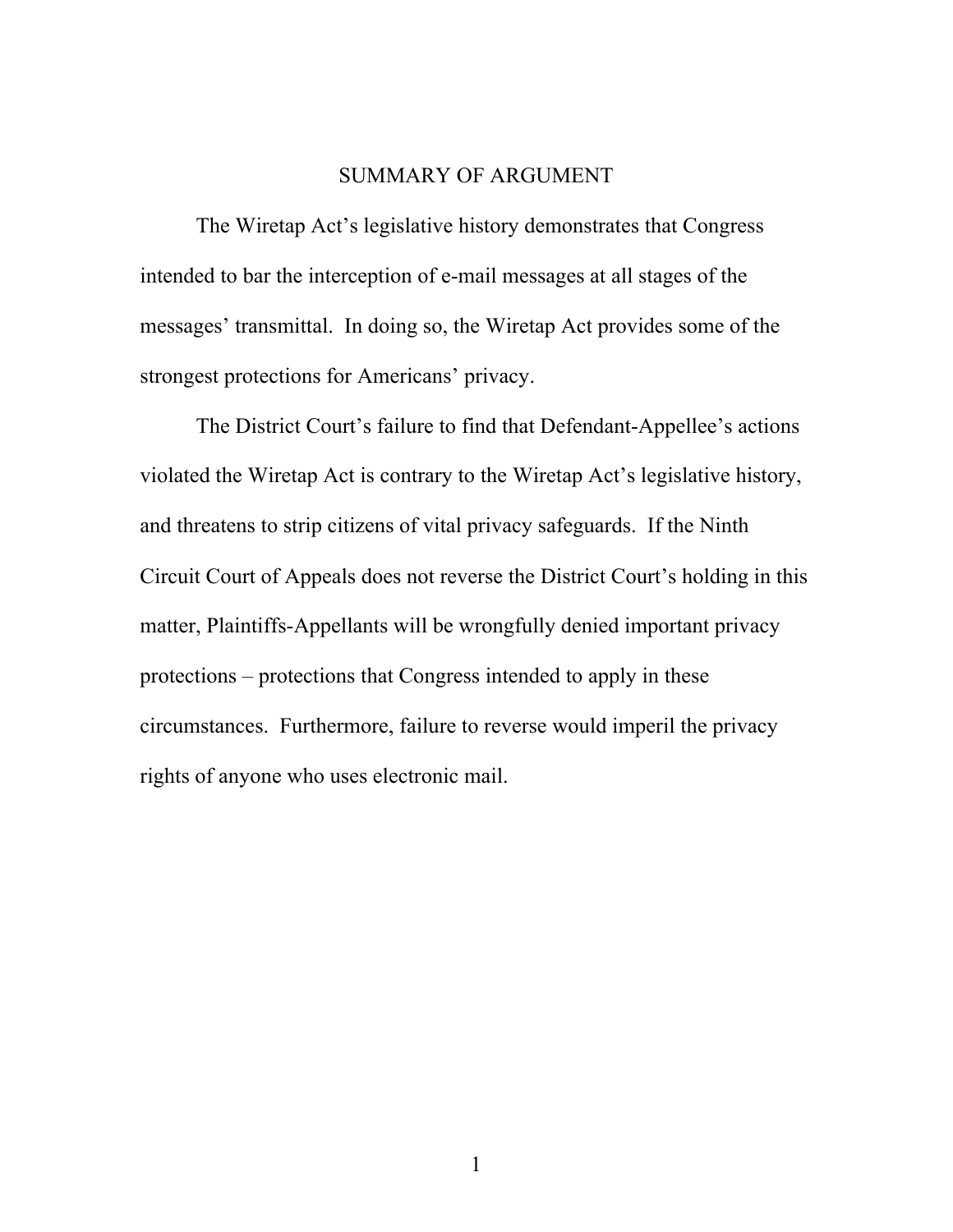#### ARGUMENT

I. AN E-MAIL CAN BE SIMULTANEOUSLY IN "ELECTRONIC STORAGE" AND SUBJECT TO INTERCEPTION UNDER THE WIRETAP ACT. THE EXCLUSION OF COMMUNICATIONS IN "ELECTRONIC STORAGE" FROM THE STATUTORY DEFINITION OF "ELECTRONIC COMMUNICATION" DOES NOT REFLECT A CONGRESSIONAL INTENT TO EXEMPT COMMUNICATIONS IN "ELECTRONIC STORAGE" FROM THE WIRETAP ACT.

The Defendant urges the Court to follow the basic reasoning of the District Court Opinion, which concludes that e-mails in "electronic storage," are not susceptible to interception under the Wiretap Act. See Bunnell v. Motion Picture Association of America, No. 03206 at 6-8 (C.D. Cal. August 22, 2007) (order granting defendant's motion for summary judgment). This theory has traditionally hinged on differences in the statutory definitions of "wire communication" and "electronic communication" to support the inference that the Wiretap Act does not protect electronic communications in "electronic storage." See United States v. Councilman, 373 F.3d 197, 201 (1st Cir. 2004), withdrawn, 385 F.3d 793 (1st Cir. 2004). According to the Defendant's theory, the absence of the phrase "electronic storage" in the definition of "electronic communication," when viewed in light of its inclusion in the definition of "wire communication," reflects an intention to exclude stored electronic communications from the Wiretap Act's protections.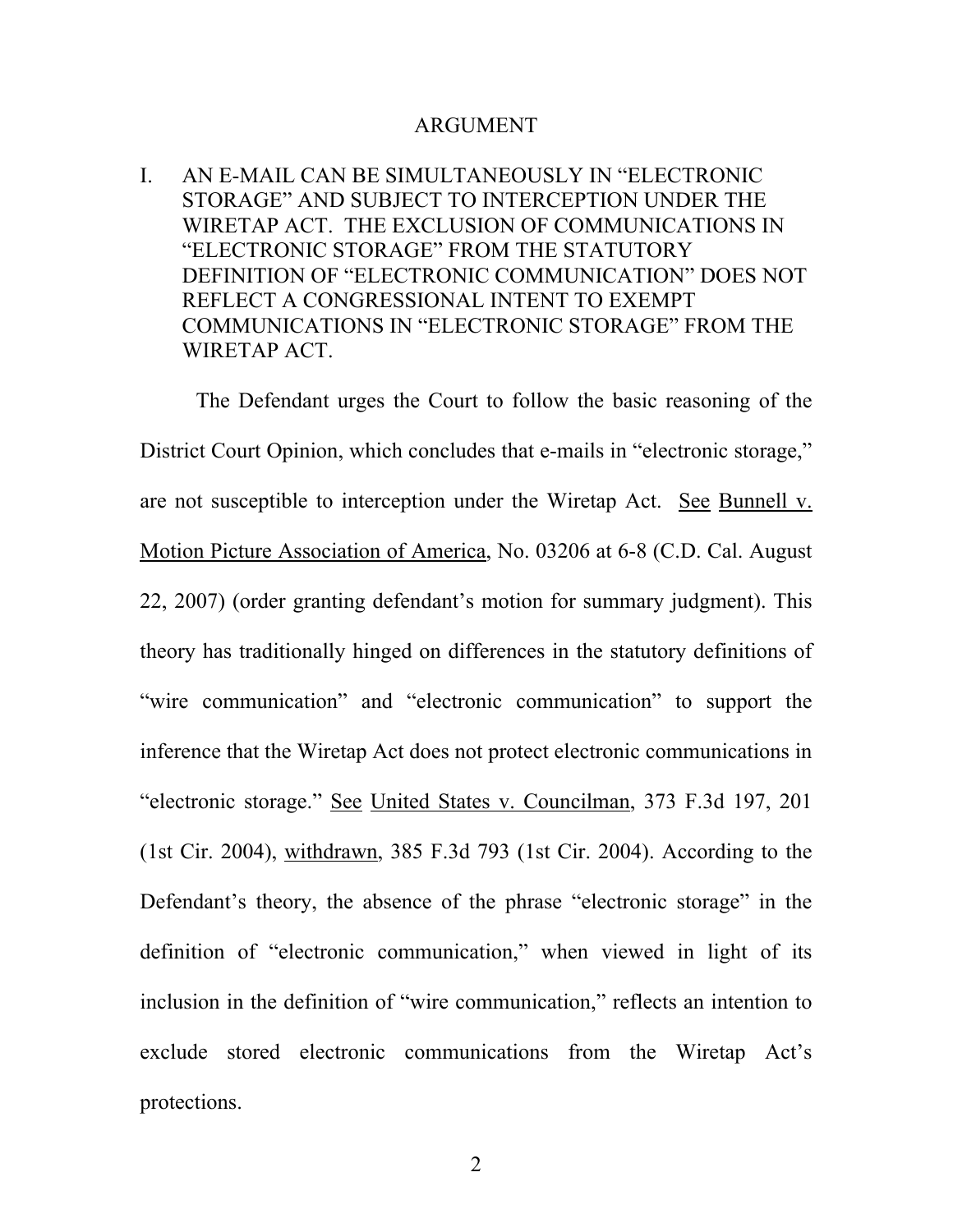This reading badly misconstrues the Electronic Communications Privacy Act's ("ECPA's") application to e-mail, and has been rejected by the First Circuit. See United States v. Councilman, 418 F.3d 67, 79 (1st Cir. 2005) (holding "the term 'electronic communication' includes transient electronic storage that is intrinsic to the communication process for [e-mail] communications."). ECPA's legislative history directly contradicts the Defendant's proposed analysis. In Councilman, the original sponsor of the Senate version of ECPA, Senator Patrick J. Leahy, filed an *amicus* brief stating:

Congress intended for [the Wiretap Act] to protect electronic communications, like telephone calls, during the entirety of the transmission phase. ECPA's legislative history fully rebuts defendant's contention that electronic communications move in and out of Title III's umbrella depending on whether, at a precise moment in time, they are between or within the computers transmitting them to the user's mailbox.

United States v. Councilman, No. 03-1383 at 1-2 (1st Cir. November 12, 2004) (brief for Senator Patrick J. Leahy as *amicus curiae*).

Congress added "electronic storage" to the definition of wire communication not to *lessen* protections for stored e-mail, but rather to *expand* protections for one-time access to stored voicemail. Councilman, 418 F.3d at 76. The different treatment of stored communications reflects an effort to protect voicemail in effect from 1986 to 2001. During that period,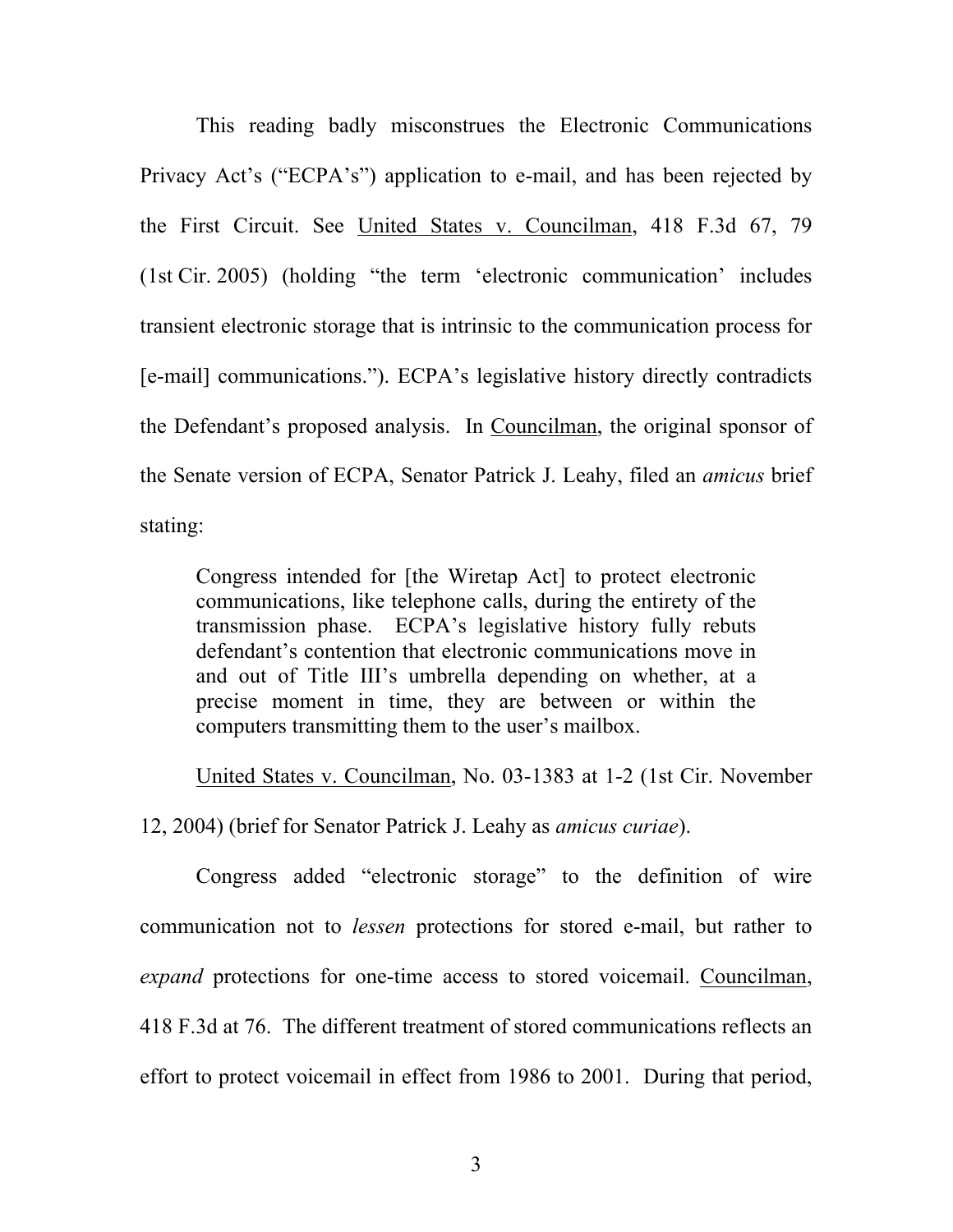Congress extended the Wiretap Act to govern one-time accesses to stored voicemail as a stopgap measure to provide special privacy protections for voicemail. When this history is understood, it becomes clear that an electronic communication can be simultaneously in "electronic storage" and susceptible to interception under the Wiretap Act. The fact that the communications intercepted in this case were briefly in "electronic storage" tells us nothing about whether the Defendant's conduct violated the Wiretap Act.

 To appreciate this point in greater detail, it helps to step back and recall Congress's basic goal of expanding the electronic privacy laws in light of technological change when it passed ECPA in 1986. By the mid 1980s, computer networks had created a new kind of private, non-voice communication susceptible to interception – electronic communications – and also introduced a new form of both wire and electronic communications – stored communications subject to one-time access. ECPA dealt with each development under different Titles of the Act. To protect ongoing and continuous accesses to the new communications, Title I of ECPA extended the highly protective Wiretap Act to computers; in the argot of the Wiretap Act, Congress added "electronic communications" where the law before had protected only "wire communications." Then, Congress regulated one-time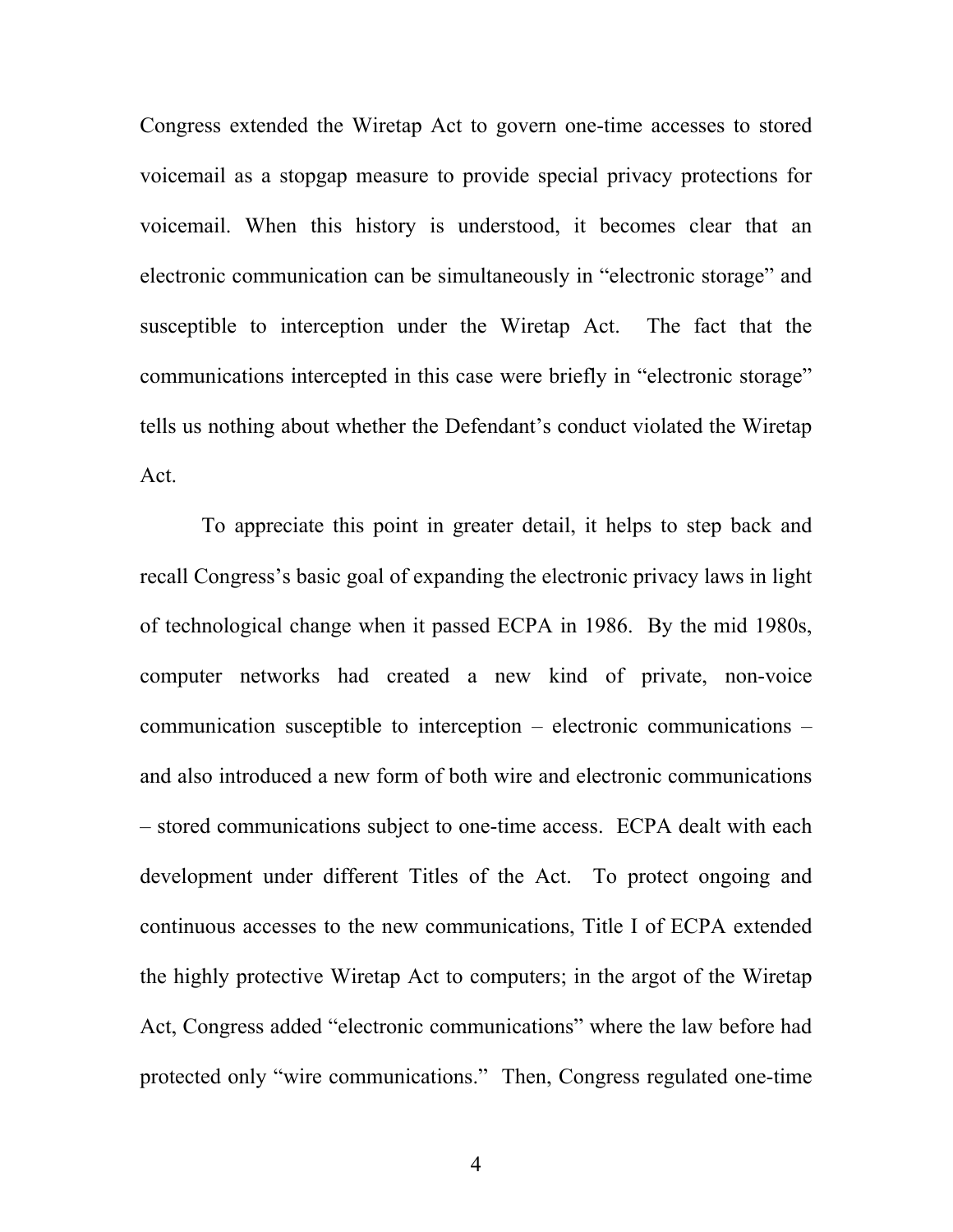access to stored electronic communications by creating Title II of ECPA, the Stored Communications Act ("SCA"). The SCA is less protective of privacy than the Wiretap Act. See 18 U.S.C. §§ 2701-11.

These significant changes left a category unaddressed, however: they did not address how to regulate one-time access to stored wire communications such as voicemail. Voicemail was rare in 1986, but it did exist. See, e.g., United States v. Western Electric Co., 1986-1 Trade Cases P 66,987, 1986 WL 931 at \*8 (D.D.C. 1986) (discussing voicemail). Congress could have protected voicemail under the modest protections of the SCA. After all, stored voicemail is conceptually similar to stored electronic communications such as e-mail: both are stored computer files held by a network service provider and retrieved at the user's request. However, Congress opted for a different approach that would confer higher protections on voicemail. Instead of expanding the SCA's relatively weak privacy protections to include voicemail, Congress limited the SCA to stored electronic communications, and conferred higher privacy protections for voicemail through other statutory means – the Wiretap Act.

Rather than create a new statute to protect voicemail, Congress took a simpler approach, and added just a few words to the Wiretap Act. Legislators amended the definition of wire communication by adding the

5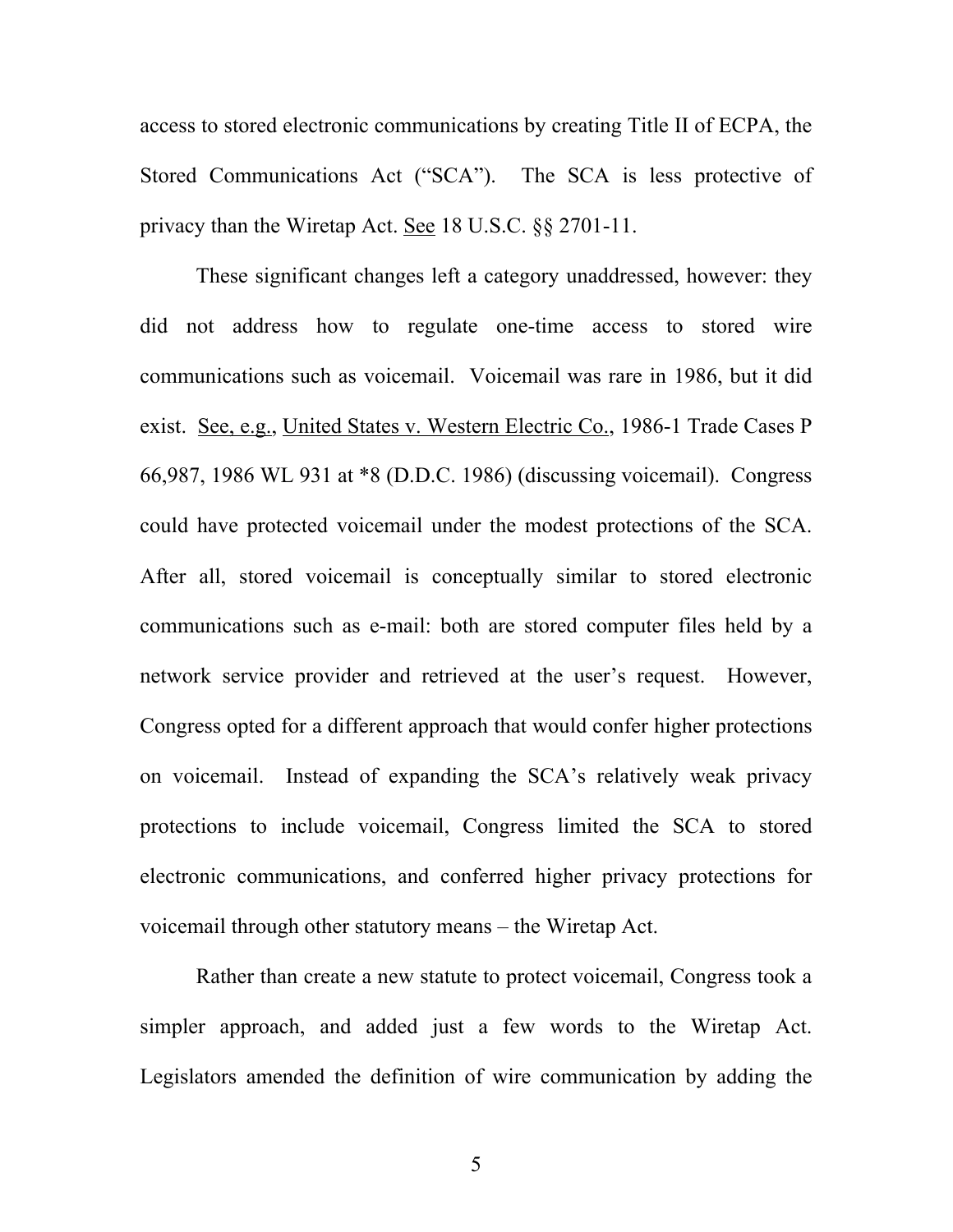phrase "and such term includes any electronic storage of such communication." 18 U.S.C. § 2510(4) (1986), amended 2001. The Senate Report on ECPA explains the amendment and its intent:

The Senate Judiciary Committee's Subcommittee on Patents, Copyrights and Trademarks amended [Section 101(a)(1)(D) of ECPA] to specify that wire communications in storage like voice mail, remain wire communications, *and are protected accordingly*.

S. Rep. No. 541, 99th Cong., 2d Sess. 1986, reprinted at 1986 U.S.C.C.A.N. 3555, 3566 (emphasis added). The phrase "electronic storage" was borrowed from 18 U.S.C. § 2510(17). Although its definition appears in Section 2510, the phrase was otherwise used only in the Stored Communications Act.<sup>1</sup>

As ECPA's legislative history demonstrates, Congress added "electronic storage" to the definition of wire communications in order to apply the Wiretap Act to circumstances involving criminal investigators who seek one-time access to stored voicemail. It is worth noting that this approach was well-intentioned, but not ideally crafted. The Wiretap Act was

<sup>1&</sup>lt;sup>1</sup> For historical reasons not relevant here, the definitions of statutory terms used by the Stored Communications Act appear in two places. Most of the terms appear in 18 U.S.C.§ 2510, along with other terms used by the Wiretap Act. Other terms appear in 18 U.S.C. § 2711, which until 2001 was the final section of the SCA. Section 2711(1) makes clear that terms defined in Section 2510 apply equally within the Stored Communications Act.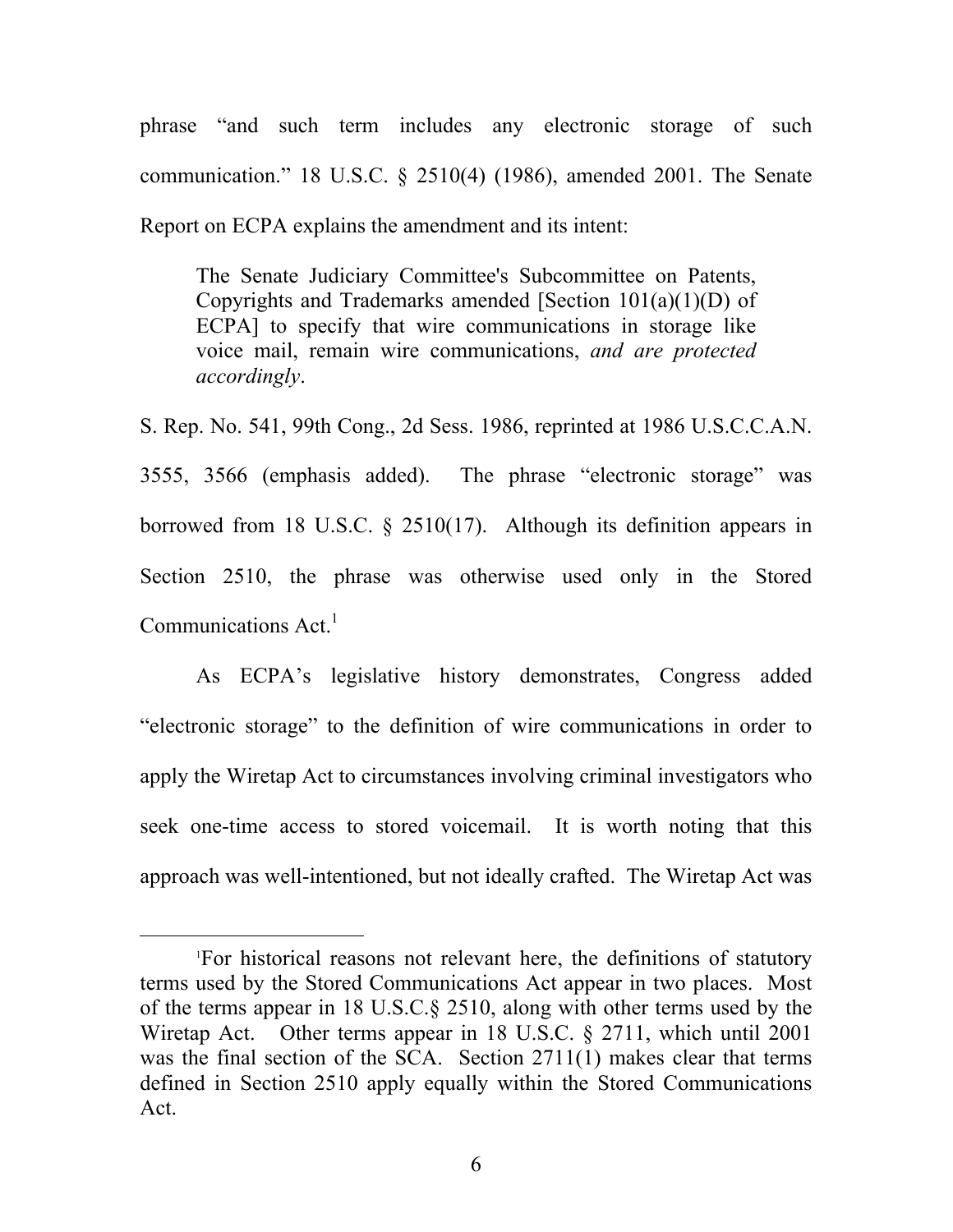not designed to regulate one-time access; its mechanisms are best suited to ongoing acquisition. In addition, adding communications in storage to the definition of wire communication was textually redundant. Wire and electronic communications remain wire and electronic communications regardless of whether they are in transit or in electronic storage. Compare 18 U.S.C. § 2511 (1986) (protecting electronic communications in transit) with 18 U.S.C. § 2701 (1986) (protecting electronic communications in storage). Because "intercept" rather than "wire communication" or "electronic communication" defines the temporal scope of the Wiretap Act, the better approach may have been to define "intercept" in the case of wire communications so as to cover one-time access.

Whatever the technical merits of Congress's approach, the underlying goal motivating Congress's different treatment of wire and electronic communications is clear. Congress used different definitions to heighten protections for one-time access to stored wire communications under the Wiretap Act, not to exclude repeated intrusions on e-mail communications from the Act's privacy safeguards.

Recent federal legislation, including Section 209 of the USA PATRIOT Act of 2001 confirms this design. See Pub. L. 107-56, 115 Stat. 272, § 209. Section 209 temporarily undoes the 1986 treatment of voicemail

7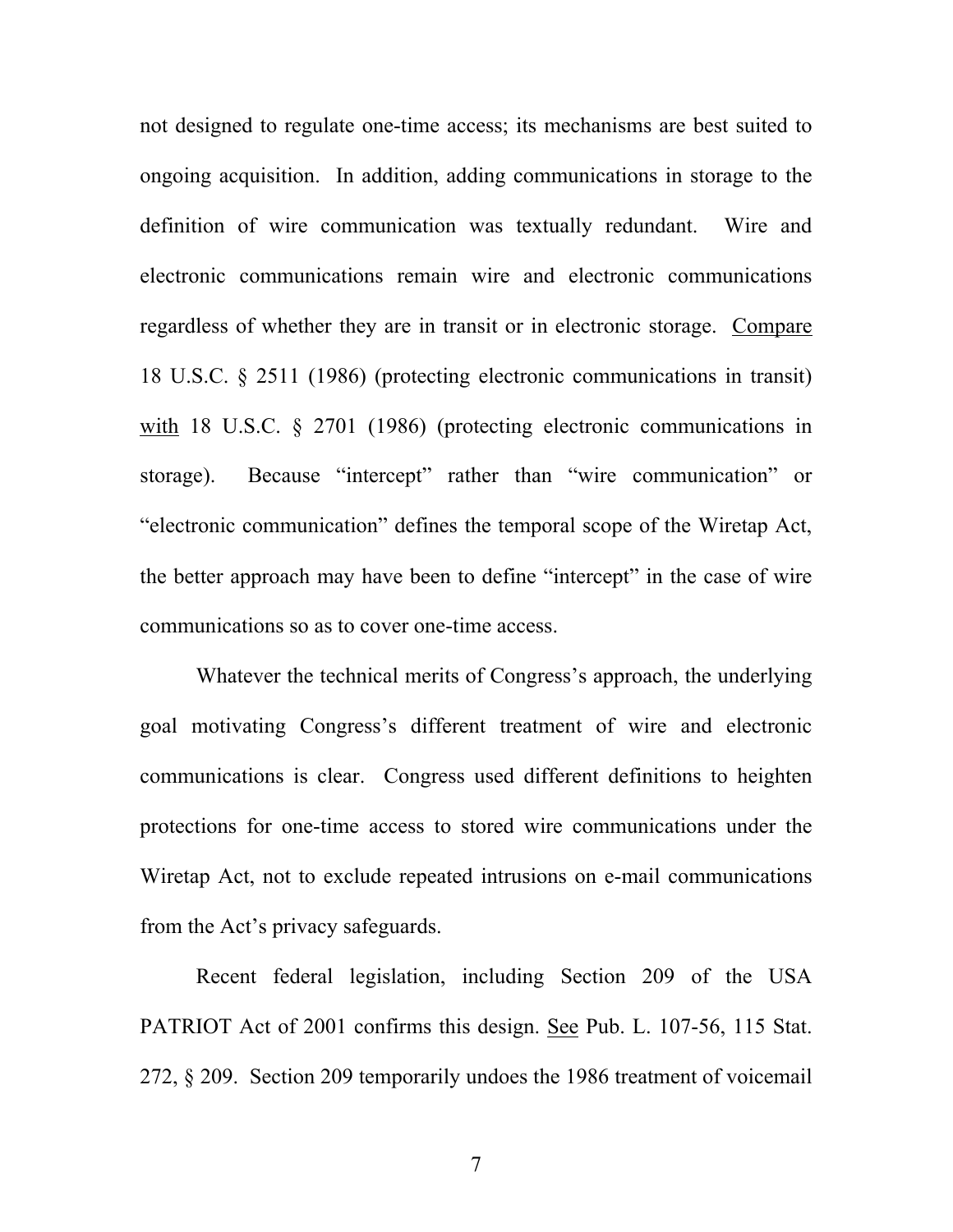and instead grants stored voicemail the SCA's lesser protections. See *Let the Sun Set on PATRIOT - Section 209*, available at http://www.eff.org/Privacy/ Surveillance/Terrorism/PATRIOT/sunset/209.php. The PATRIOT Act adds "wire communications" to the Stored Communications Act and removes the "electronic storage" clause from the definition of wire communication. See Pub. L. 107-56, 115 Stat. 272,  $\S$  209.<sup>2</sup> As this PATRIOT Act provision shows, the "electronic storage" clause in the definition of wire

<sup>2</sup> Section 209 states:

 $\overline{a}$ 

## **SEC. 209. SEIZURE OF VOICE-MAIL MESSAGES PURSUANT TO WARRANTS.** Title 18, United States Code, is amended--

(1) in section 2510--

- (A) in paragraph (1), by striking beginning with `and such' and all that follows through `communication'; and (B) in paragraph (14), by inserting `wire or' after `transmission of'; and
- (2) in subsections (a) and (b) of section 2703--

(A) by striking `CONTENTS OF ELECTRONIC' and inserting `CONTENTS OF WIRE OR ELECTRONIC' each place it appears;

(B) by striking `contents of an electronic' and inserting `contents of a wire or electronic' each place it appears; and

(C) by striking `any electronic' and inserting `any wire or electronic' each place it appears.

Section 209(1) removes the 1986 text designed to protect voicemail through the definition of "wire communication" in 18 U.S.C. § 2510(1); Section 209(2) adds "wire" to every mention of "electronic" communications in 18 U.S.C. § 2703.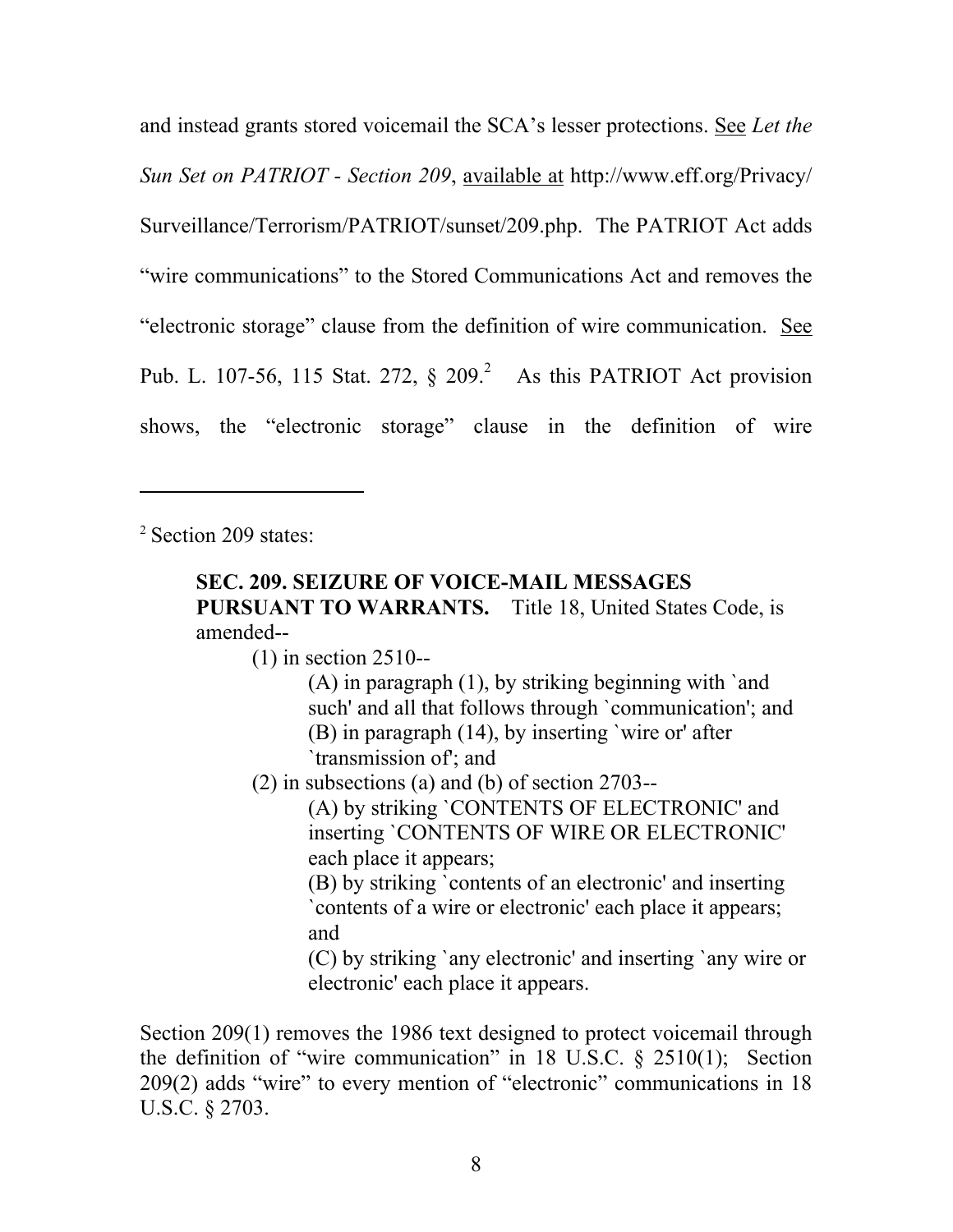communication and the absence of wire communications from the SCA from 1986 to 2001 are inextricably linked. The clause reflects Congress' intent, in passing ECPA, to extend the Wiretap Act to cover one-time access to voicemail, and to not exempt ongoing surveillance of temporarily stored emails from the Wiretap Act.

### II. TO AVOID CONSTITUTIONAL DOUBT, THE COURT SHOULD CONSTRUE THE SCOPE OF THE WIRETAP ACT BASED ON THE CONSTITUTIONAL LINE DRAWN BY THE SUPREME COURT IN BERGER V. NEW YORK.

In Berger v. New York, 388 U.S. 41 (1967), the Supreme Court indicated that the Fourth Amendment triggers heightened scrutiny when surveillance is undertaken as "a series or a continuous surveillance" rather than as "one limited intrusion." Id. at 57. Under Berger, a statute that regulates "a series or a continuous surveillance" must include special privacy protections or risk facial invalidity under the Fourth Amendment. See id. at 56; see also Sibron v. New York, 292 U.S. 40, 59-60 (1968).

Congress enacted the Wiretap Act soon after Berger, and drafted the statute with Berger in mind. See Bartnicki v. Vopper, 532 U.S. 514, 522-23 (2001). The Wiretap Act's statutory framework was designed to satisfy the Fourth Amendment in the context of ongoing surveillance. Indeed, a number of circuit courts have indicated that the Wiretap Act's protections are required to ensure that ongoing surveillance satisfies the Fourth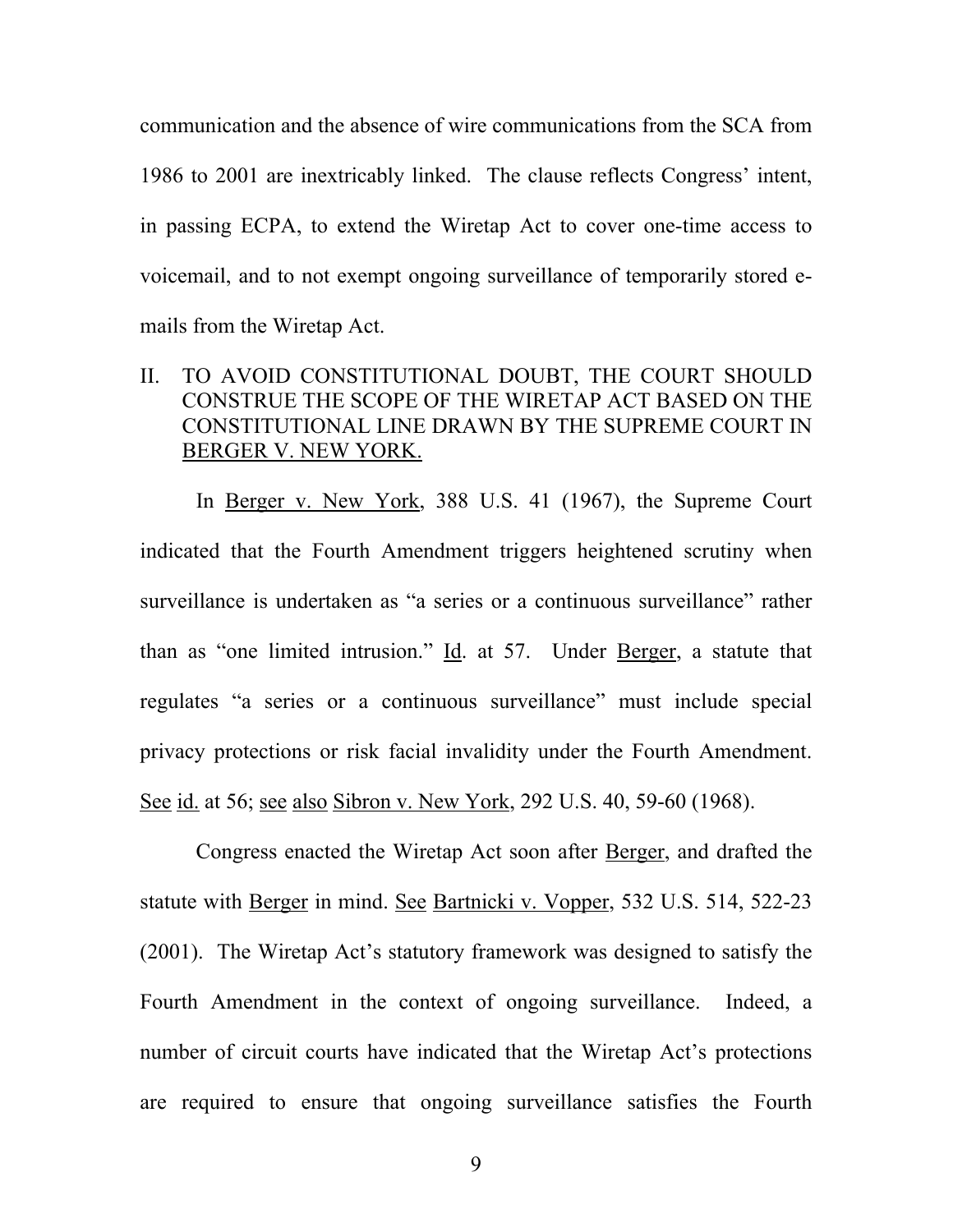Amendment even where the Act does not apply as a matter of statutory law. See, e.g., United States v. Torres, 751 F.2d 875, 885 (7th Cir. 1984) (Posner, J.) ("[W]e borrow the warrant procedure of [the Wiretap Act], a careful legislative attempt to solve a very similar problem, and hold that it provides the measure of the government's constitutional obligation of particular description in using television surveillance to investigate crime."); United States v. Falls, 34 F.3d 674, 680 (8th Cir. 1994) (citing cases from four circuits involving Fourth Amendment restrictions on video surveillance).

The fact that this case involves allegations of civil, rather than criminal, interception should make no difference. The Wiretap Act serves three functions at once. The same language: helps to define a code of criminal procedure, 18 U.S.C. § 2518; provides a civil remedy for private parties, 18 U.S.C. § 2520; and creates a substantive criminal prohibition, 18 U.S.C. § 2511. EPIC is aware of no authority suggesting that the Wiretap Act's key concepts should be interpreted differently in the civil context as opposed to the criminal context. An interpretation that applies in one context applies equally to other contexts. See, e.g., Campiti v. Walonis, 611 F.2d 387, 391-94 (1st Cir. 1979) (civil rights action citing civil and criminal Wiretap Act cases interchangeably).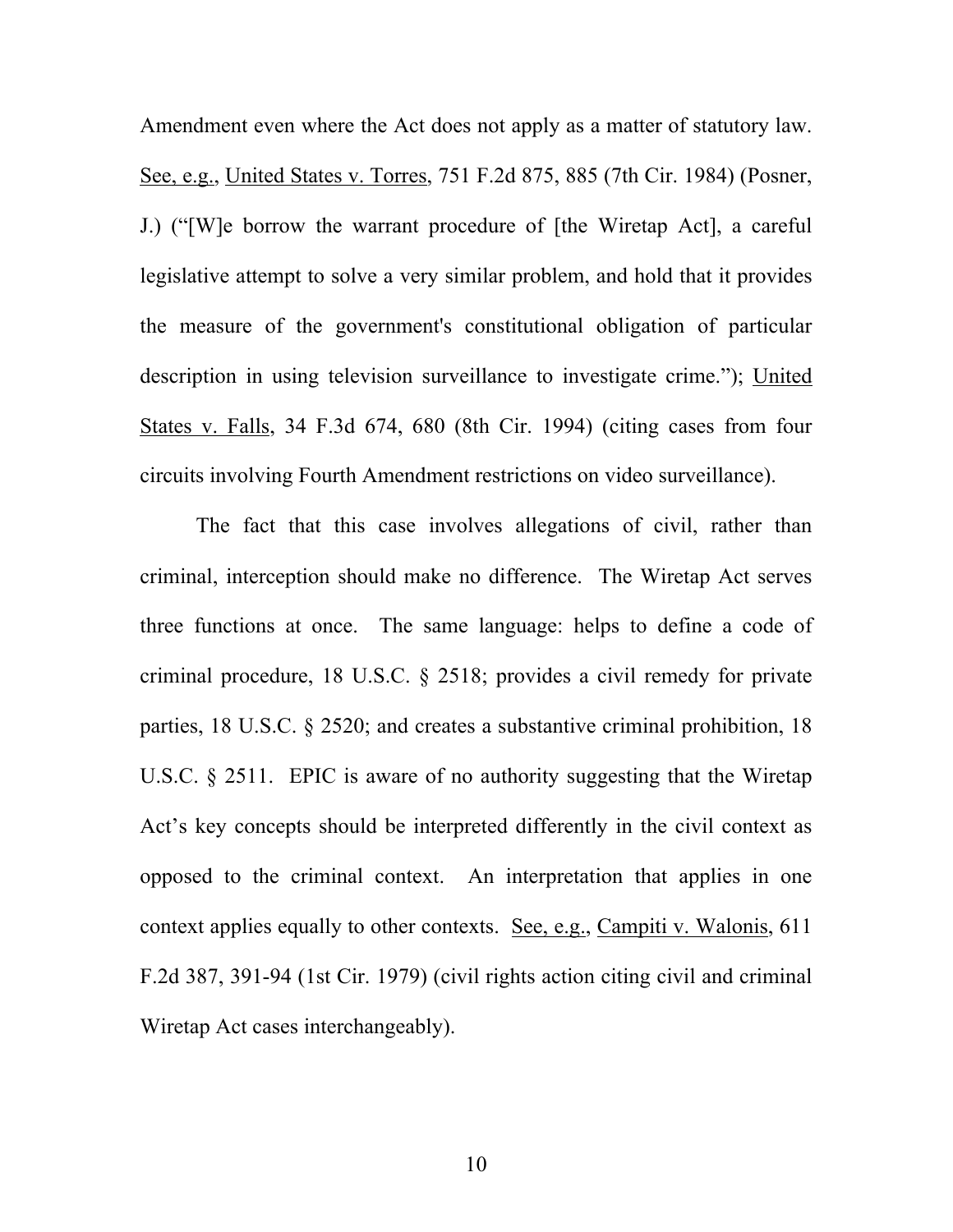The intimate relationship between the Wiretap Act and the Fourth Amendment should guide the Court here. The Court should construe the temporal aspect of "intercept" in 18 U.S.C.  $\frac{1}{2}$  2510(4) to encompass "continuous surveillance" as contemplated by Berger. Any statutory ambiguity should be resolved to synchronize the scope of the Wiretap Act with the Fourth Amendment concerns that animate it. See United States v. Baranek, 903 F.2d 1068, 1072 (6th Cir. 1990) (noting the role of Fourth Amendment precedents in the proper interpretation of the Wiretap Act). Because the conduct in this case involved continuous, ongoing surveillance of the contents of electronic communications, the conduct constituted an "interception" under the Wiretap Act.

A less protective approach would raise grave constitutional concerns under Berger. The Supreme Court has explained that "where an otherwise acceptable construction of a statute would raise serious constitutional problems," courts should interpret statutory text "to avoid such problems unless such construction is plainly contrary to the intent of Congress." Edward J. DeBartolo Corp. v. Florida Gulf Coast Building & Constr. Trades Council, 485 U.S. 568, 575 (1988) (citing cases). Here, both the intent of Congress and constitutional considerations point in the same direction. They indicate that the Defendant intercepted e-mails in violation of the Wiretap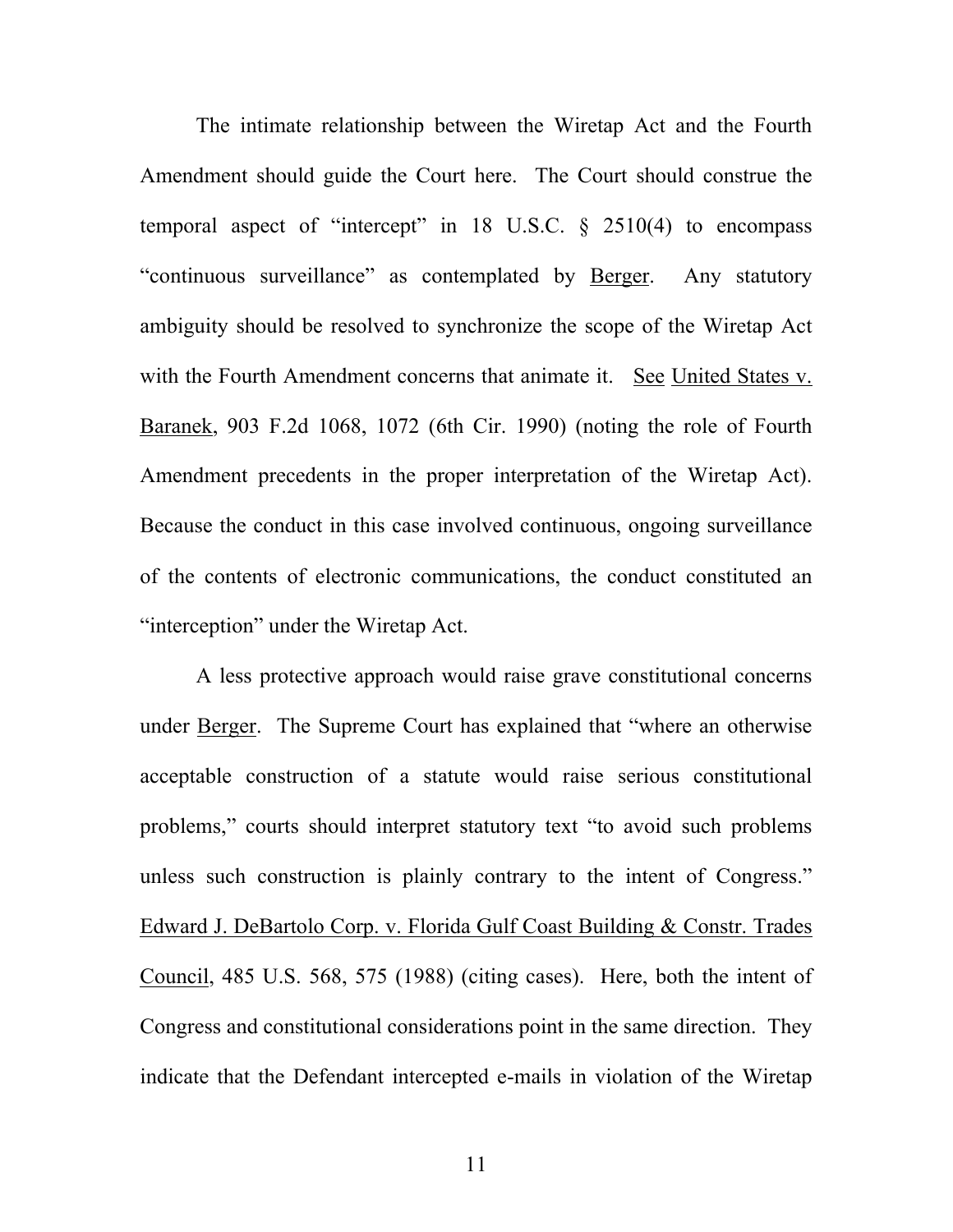Act because he obtained their contents using a form of ongoing, continuous surveillance.

### **CONCLUSION**

For the foregoing reasons, the judgment of the District Court should

be reversed.

Respectfully submitted,

 $\mathcal{L}_\text{max}$  , where  $\mathcal{L}_\text{max}$  , we have the set of  $\mathcal{L}_\text{max}$ MARC ROTENBERG JOHN VERDI Electronic Privacy Information Center 1718 Connecticut Ave., NW #200 Washington, DC 20009 (202) 483-1140

Dated: August 1, 2008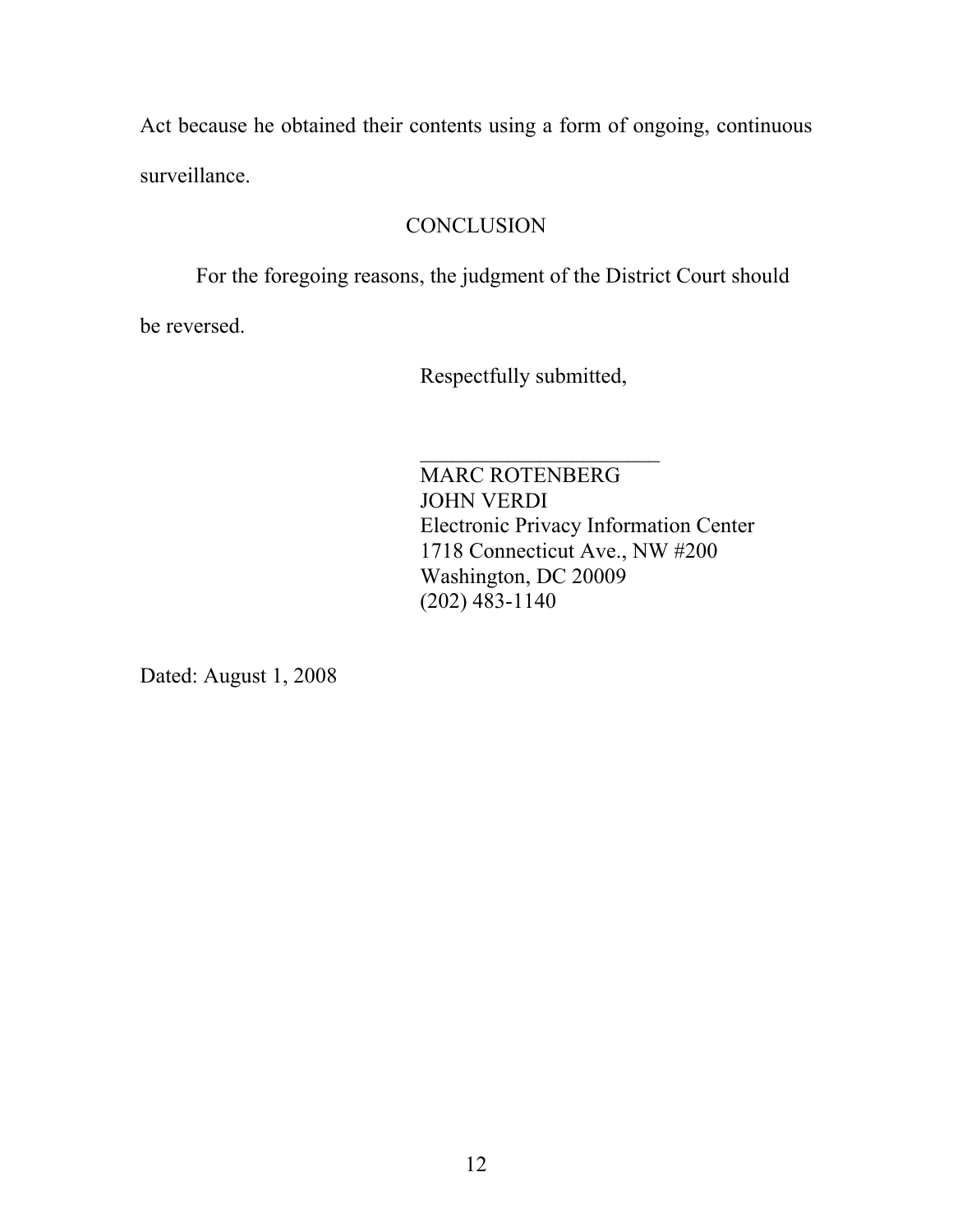### CERTIFICATE OF COMPLIANCE PURSUANT TO FED. R. APP. P. 32(A)(7)(C) AND CIRCUIT RULE 32-1 FOR CASE NO. 07-56640

I certify that:

- 1. Pursuant to Fed. R. App. P. 32 (a)(7)(C) and Ninth Circuit Rule 32-1, the attached opening/answering/reply/cross-appeal brief is
	- \_\_ Proportionately spaced, has a typeface of 14 points or more and contains words (opening, answering, and the second and third briefs filed in cross-appeals must not exceed 14,000 words; reply briefs must not exceed 7,000 words), **or is**
	- \_\_ Monospaced, has 10.5 or fewer characters per inch and contains words or lines of text (opening, answering, and the second and third briefs filed in cross-appeals must not exceed 14,000 words or 1,300 lines of text; reply briefs must not exceed 7,000 words or 650 lines of text).
- \_\_ 2. The attached brief is **not** subject to the type-volume limitations of Fed. R. App. P.  $32(a)(7)(B)$  because
	- $\overline{\phantom{a}}$  This brief complies with Fed. R. App. P. 32(a)(1)-(7) and is a principal brief of no more than 30 pages or a reply brief of no more than 15 pages;
	- \_\_ This brief complies with a page or size-volume limitation established by separate court order dated and is
		- \_\_ Proportionately spaced, has a typeface of 14 points or more and contains words, **or is**
		- \_\_ Monospaced, has 10.5 or fewer characters per inch and contains **pages or** words or lines of text.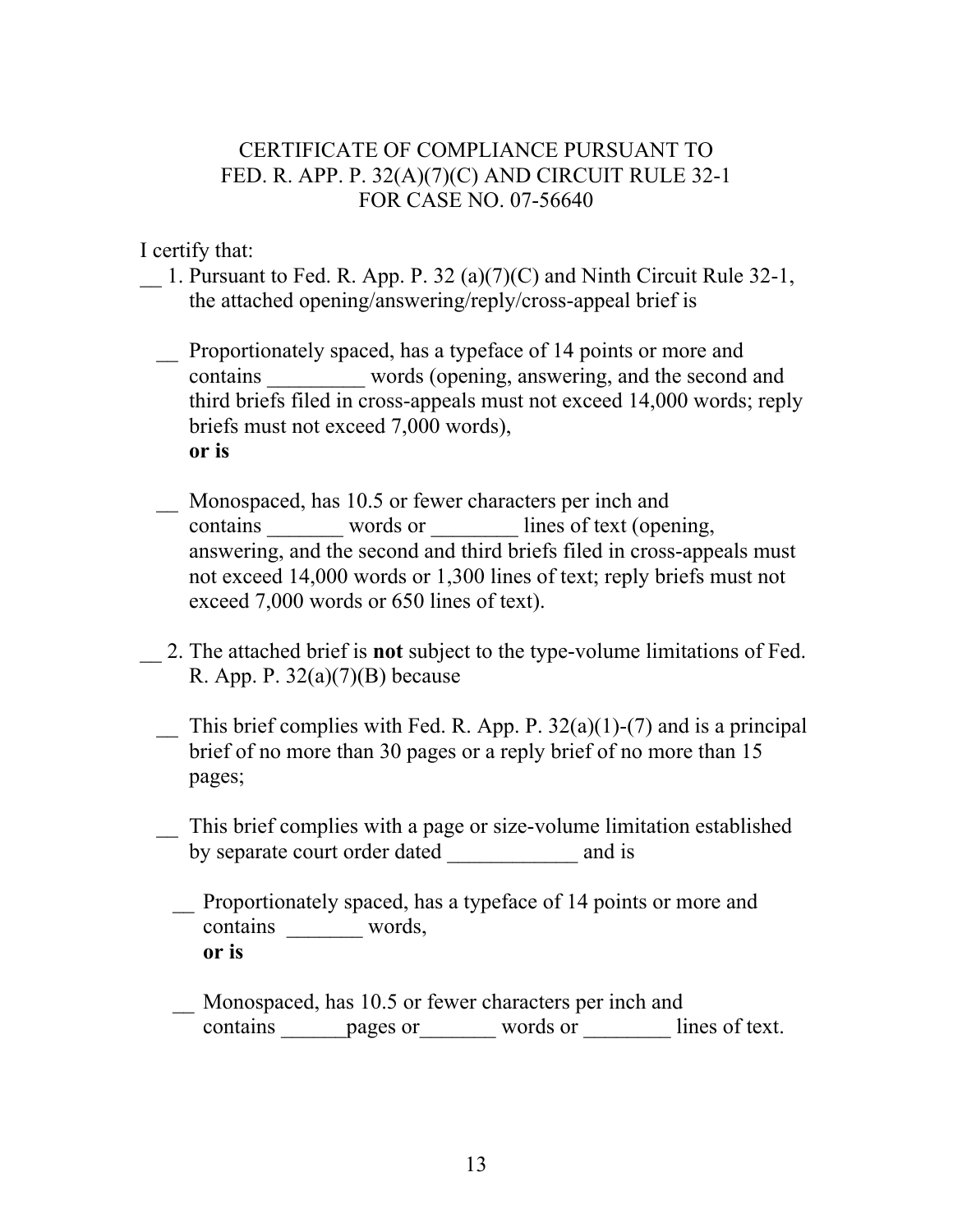- \_\_ 3. *Briefs in Capital Cases*
	- This brief is being filed in a capital case pursuant to the type-volume limitations set forth at Circuit Rule 32-4 and is
		- \_\_ Proportionately spaced, has a typeface of 14 points or more and contains words (opening, answering, and the second and third briefs filed in cross-appeals must not exceed 21,000 words; reply briefs must not exceed 9,800 words) **or is**
		- Monospaced, has 10.5 or fewer characters per inch and contains words or lines of text (opening, answering, and the second and third briefs filed in cross-appeals must not exceed 75 pages or 1,950 lines of text; reply briefs must not exceed 35 pages or 910 lines of text).
- \_**X**\_4. *Amicus Briefs*
	- \_**X**\_Pursuant to Fed. R. App. P. 29(d) and 9th Cir. R. 32-1, the attached amicus brief is proportionally spaced, has a typeface of 14 points or more and contains 7000 words or less, **or is**
	- Monospaced, has 10.5 or fewer characters per inch and contains not more than either 7000 words or 650 lines of text, **or is**
	- **\_\_** Not subject to the type-volume limitations because it is an amicus brief of no more than 15 pages and complies with Fed. R. App. P.  $32(a)(1)(5)$ .

JOHN VERDI Attorney for: Electronic Privacy Information Center 1718 Connecticut Ave., NW #200 Washington, DC 20009 (202) 483-1140

 $\mathcal{L}_\text{max}$  , where  $\mathcal{L}_\text{max}$  , we have the set of  $\mathcal{L}_\text{max}$ 

Dated: August 1, 2008